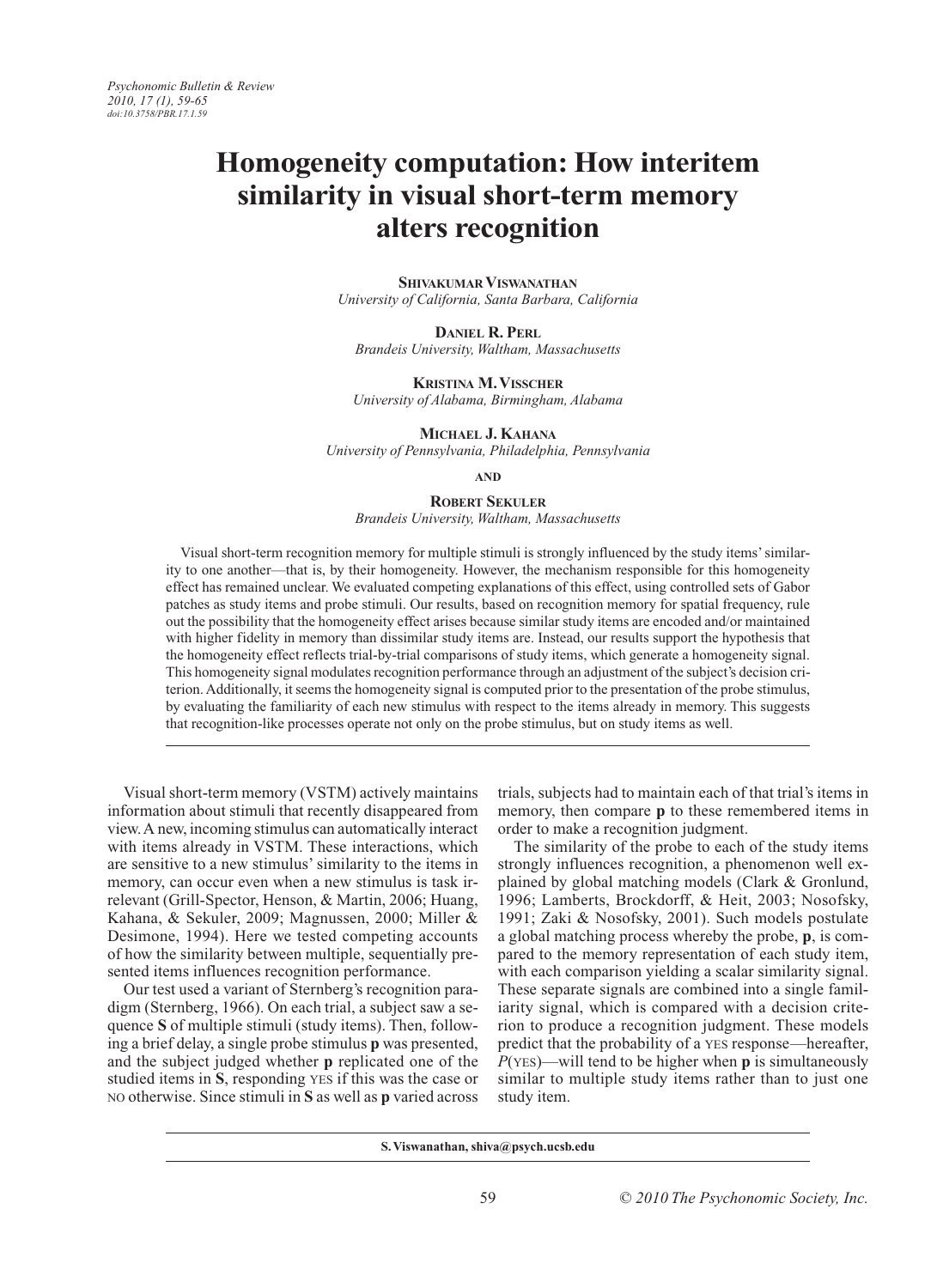Studies of VSTM with the Sternberg paradigm have revealed another, independent effect of stimulus similarity that putatively reflects the similarity of the study items to one another (Kahana & Sekuler, 2002). Specifically, when the study items in VSTM are similar (i.e., "homogeneous"), subjects tend to make *fewer* false recognitions than standard similarity-based recognition models would predict. This effect of study-item similarity, which we will refer to as the *homogeneit*y *effect*, has been confirmed with diverse stimuli, both visual (Kahana & Sekuler, 2002; Kahana, Zhou, Geller, & Sekuler, 2007; Nosofsky & Kantner, 2006; Yotsumoto, Kahana, Wilson, & Sekuler, 2007) and auditory (Visscher, Kaplan, Kahana, & Sekuler, 2007), and has been subjected to detailed, model-based analysis (Kahana & Sekuler, 2002; Kahana et al., 2007; Nosofsky & Kantner, 2006; Visscher et al., 2007). Despite the attention the homogeneity effect has attracted, its underlying mechanism has remained unclear. In this study, we empirically evaluated two competing explanations of the homogeneity effect.

The first of these possible explanations was suggested by behavioral and physiological evidence that the similarity of sequentially presented stimuli systematically influences the fidelity with which the stimuli are represented in memory (Bennett & Cortese, 1996; Magnussen, 2000; Magnussen, Greenlee, Asplund, & Dyrnes, 1991; Spitzer, Desimone, & Moran, 1988). According to this hypothesis, study items whose feature values are similar are each maintained in memory with higher fidelity than dissimilar study items would be. The heightened fidelity of memory representations would reduce the likelihood of a false recognition when the study items were highly similar to each other. We refer to this account of the homogeneity effect as the *memory precision hypothesis*.

A second hypothesis, proposed by Kahana and Sekuler (2002), asserts that the familiarity signal postulated by global matching models is supplemented by a second, homogeneity-dependent signal; and that recognition depends on both signals. To generate this second signal, scalar similarity values are obtained from pairwise comparisons of the study items. These interitem similarity values are then averaged to produce a scalar measure of homogeneity, which represents the degree of similarity of the study items in **S** to one another. This homogeneity signal subsequently influences the recognition judgment by modulating the familiarity signal. Nosofsky and Kantner (2006) proposed an alternative: that the homogeneity signal is used adaptively to adjust the decision criterion. This adjustment would offset the reduced accuracy in rejecting lures that global matching models predict for highly homogeneous study lists. As both these interpretations impute an independent computation of study set homogeneity, we refer to these two possibilities together as the *homogeneity computation hypothesis*.

To select between the two competing hypotheses, we used the Sternberg paradigm with lists of three study items. We identified critical configurations of study items and probes for which the two competing hypotheses make conflicting predictions. This allowed us to directly select between these hypotheses. The configurations we identified and the predictions of the two hypotheses are described next. As our empirical test required careful control over the similarity of each trial's study items and their associated probes, we used Gabors—vertical sinusoidal luminance gratings windowed by a circular Gaussian that could vary in spatial frequency. The metric properties of these stimuli provided a common measure with which to compare trials, and stimuli could be adjusted to control for differences in subjects' perceptual performance (Zhou, Kahana, & Sekuler, 2004).

# **Experiment Design and Predictions**

Figure 1 depicts schematically the design of the study lists and probe stimuli. The figure's panels illustrate the relative spatial frequencies of the study items and the critical probes of interest for two types of study lists, **S** (upper panel) and **S***′* (lower panel). In each panel, the thick horizontal line represents spatial frequency scaled to units that are integer multiples of each subject's discrimination threshold or just noticeable difference (JND; see the Method section for details of the scaling procedure). The three discs on each horizontal line represent the spatial frequencies of a trial's study items, which we label  $s<sub>x</sub>$ ,  $s<sub>v</sub>$ , and  $s<sub>z</sub>$ . The thick vertical arrows indicate the spatial frequencies of the critical probes in relation to the study items. As is customary, we use the term *target* for a probe that matches one of the study items, and the term *lure* for a probe that does not. In Figure 1, a lure is represented by a diamond.

For purposes of describing the experiment design, we treat the absolute difference in scaled spatial frequency between two stimuli on this one-dimensional continuum as a measure of the perceptual similarity of these two stimuli via a nonlinear monotonic relationship (see Shepard, 1987). Note that the degree of similarity among study items in list **S***′* is greater than in **S** because the absolute difference (or distance) between  $s<sub>x</sub>$  and  $s<sub>y</sub>$  is smaller in **S***′* than in **S**. Consequently, the baseline prediction is that the homogeneity effect should have a larger influence on recognition judgments with study lists of type **S***′* than on lists of type **S**. To measure how recognition judgments are influenced by this difference in the two lists' homogeneity values, we used two types of probes, referred to as multi-probes and mono-probes. These are described next.

**p**<sub>multi</sub>, the probe represented by the black arrows in both panels, is a lure that is 1 JND away from  $s_x$ , 2 JNDs from  $s_v$ , and 6 JNDs from  $s_z$ . This probe is referred to as a MULTI-probe since, in both types of study lists, it is at a relatively small distance from both  $s_x$  and  $s_y$ ; that is, it is simultaneously similar to multiple study items.  $\mathbf{p}_{\text{mono}}$ , the probe indicated by the gray arrow in both panels, is a target probe that replicates study stimulus *sz*. This probe is referred to as a mono-probe, since it is very similar to one of the study items but dissimilar to the other study items. As Figure 1 shows, the distance of  $\mathbf{p}_{\text{mono}}$  to item  $s_z$  is zero, but its distance to the other two study items is relatively "large"—that is, at least 4 JNDs.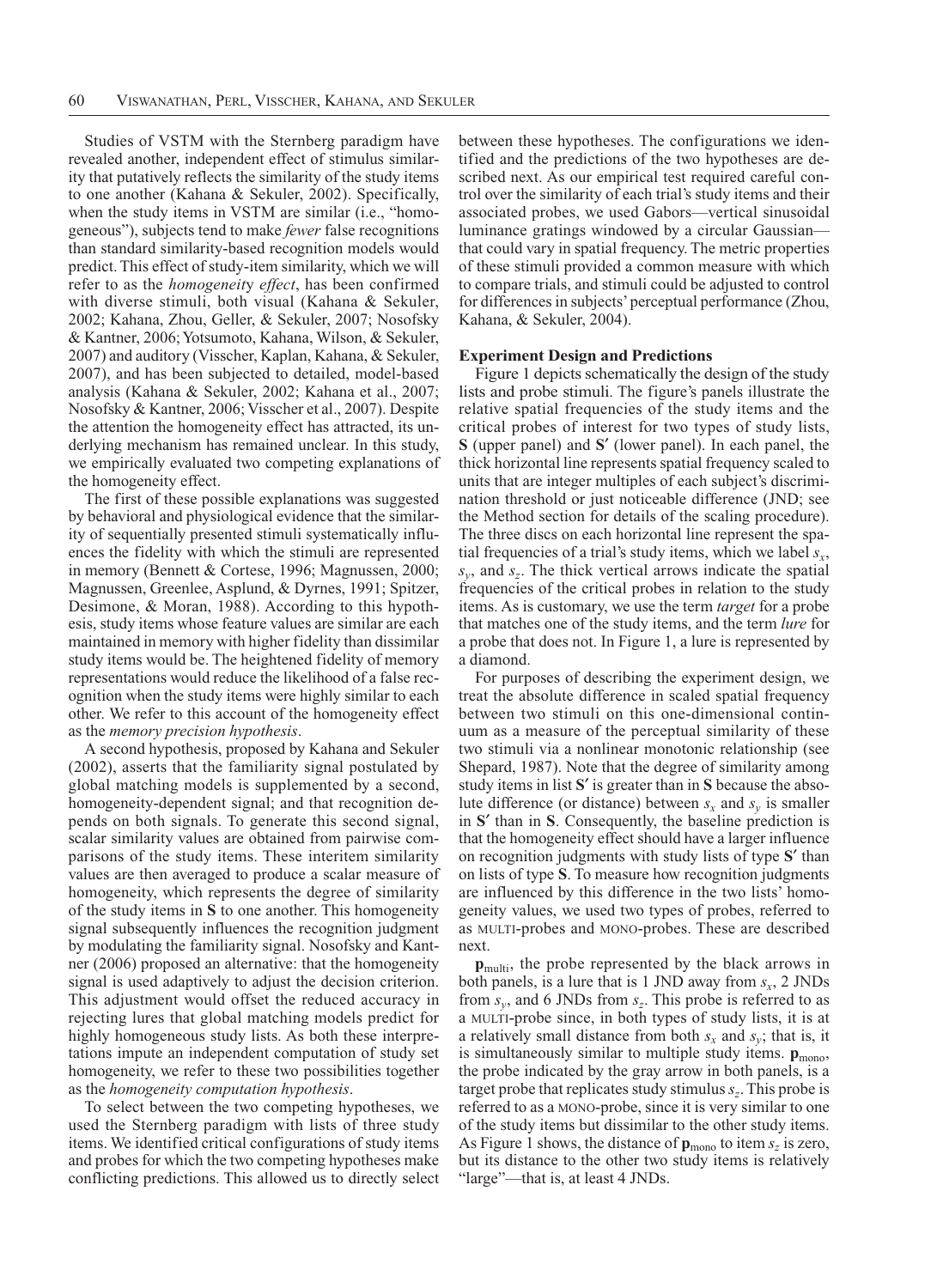

**Figure 1. The study lists S (upper panel) and S***′* **(lower panel) differ in their**  degrees of homogeneity. For both lists, the probe  $p_{multi}$  is similar to  $s_x$  and to  $s_y$ , and  $p_{\text{mono}}$  is very similar to  $s_z$  but far less similar to the other study items. Note **that the similarity of pmulti and pmono to each of the study items is maintained on both lists, for reasons explained in the text.**

These interstimulus distances were chosen to ensure that  $\mathbf{p}_{\text{multi}}$ 's distance to each study item in **S** would be preserved in the other type of list, **S***′* (see also Visscher et al., 2007). This constraint is approximately true for  $p_{\text{mono}}$  as well. In both **S** and **S'** list types,  $\mathbf{p}_{\text{mono}}$  is equally similar to  $s_y$  and  $s_z$ , but is extremely dissimilar from  $s_x$  (7 and 5 JND units different, respectively). So, in terms of perceptual similarity,  $\mathbf{p}_{\text{mono}}$  is effectively equally similar to  $s_x$  on lists **S** and **S***′*. Thus, the two list types are very different in their study items' homogeneity, but the respective similarities between the probes and the study items are equivalent on both study lists. As a result, any differences in recognition performance between the two study lists would be attributable to the difference in the study lists' homogeneity. The competing hypotheses introduced earlier make conflicting predictions on exactly how the recognition judgments might differ on the probes  $\mathbf{p}_{\text{multi}}$  and  $\mathbf{p}_{\text{mono}}$ . These predictions, which are the focus of our data analysis, are presented below. The probability that subjects respond  $YES$  on a particular condition  $[P(YES)]$  is the dependent variable.

The memory precision hypothesis asserts that the noise associated with a study item's memory representation is reduced when that study item is very similar to other study items. If this were the case, the variance in the memory representations of  $s_x$  and  $s_y$  on list **S**<sup>*⁄*</sup> should be lower than for the corresponding study items on list **S**.

The behavioral consequence of this "sharpening" in the memory representations with increased homogeneity is that lures should be endorsed less often on **S***′* than on **S**. Therefore, for the lure probe  $\mathbf{p}_{multi}$ , this hypothesis predicts that

$$
P(\text{YES} \mid \mathbf{p}_{\text{multi}}, \mathbf{S}') < P(\text{YES} \mid \mathbf{p}_{\text{multi}}, \mathbf{S}).\tag{1}
$$

Additionally, because memory representations for *sx* and *sy* are "sharper," targets should be endorsed more often on **S***′* than on **S**. This hypothesis predicts no difference in the memory representation of  $s<sub>z</sub>$  between the two lists, because study item  $s_z$  is dissimilar to  $s_x$  and  $s_y$  on both **S** and **S***′*. However, there is the possibility that the memory representations of *all* the study items, including that of *sz*, may be "sharpened" with an increase in the overall homogeneity of the study list. If so,  $p_{\text{mono}}$  should be deemed more similar to the memory representation of  $s_z$  on **S**<sup>*'*</sup>, hence predicting an increased value of *P*(YES). Combining these possibilities, the prediction for the target probe,  $\mathbf{p}_{\text{mono}}$ , is

$$
P(YES | p_{mono}, S') \ge P(YES | p_{mono}, S). \tag{2}
$$

Thus, the memory precision hypothesis predicts that if *P*(yes) did differ between **S** and **S***′*, their differences should be of opposite sign for the two probe types.

The homogeneity computation hypothesis asserts that a computation of study-list homogeneity influences recognition judgments on *all* probes, and does so independently of the degree of similarity of the probe to the study items. Therefore, this hypothesis predicts that the change in  $P(YES)$  value on both  $\mathbf{p}_{\text{multi}}$  and  $\mathbf{p}_{\text{mono}}$  between the two lists would have the *same* sign; that is,

$$
P(YES | p_{multi}, S') < P(YES | p_{multi}, S), \tag{3A}
$$

$$
P(\text{YES} \mid \mathbf{p}_{\text{mono}}, \mathbf{S}') < P(\text{YES} \mid \mathbf{p}_{\text{mono}}, \mathbf{S}).\tag{3B}
$$

# **Method**

# **Stimuli**

Each Gabor stimulus subtended 5.6º at a viewing distance of 114 cm. A Gabor's mean luminance was 50 cd/m2, and its sinusoidal component had a peak contrast of 0.20. Different stimuli were generated by varying *f*, the spatial frequency of the Gabor's sinusoidal component (described below). On each presentation of a stimulus, the phase of its sinusoidal component was varied randomly over the range  $[0, \pi/2]$ , which forced subjects to make judgments on spatial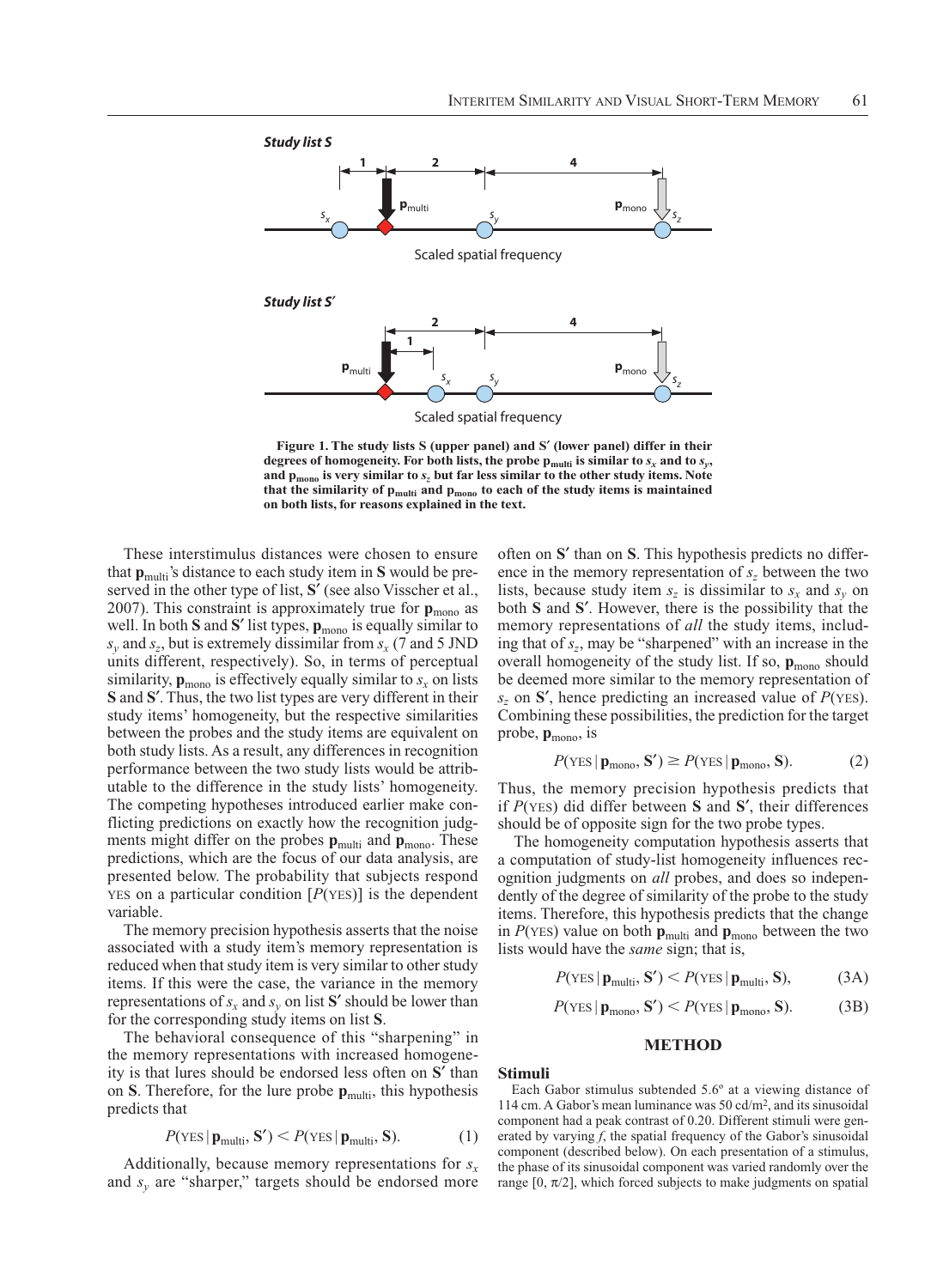frequency rather than on any local, retinotopic detail. Stimuli were generated and displayed using MATLAB and the Psychophysics Toolbox (Brainard, 1997) on a 32 cm  $\times$  24 cm CRT monitor with a screen resolution of  $1,152 \times 864$  pixels.

#### **Stimulus Scaling**

The stimulus set for each subject was generated by a subjectspecific scaling procedure (Zhou et al., 2004). A subject's stimulus set consisted of spatial frequencies defined by the relation  $f = f_0(1 +$  $K_{\text{subject}}$ )<sup>n</sup> where  $f_0$  is a fixed base frequency.  $K_{\text{subject}}$  was the subject's own Weber fraction providing an estimate of the smallest difference in spatial frequency that the subject discriminates correctly 85% of the time (i.e., the JND). The variable *n* defines the difference between  $f$  and  $f_0$  in JND units. In our experiment, *n* assumed integer values in the range  $[-6, +7]$ . This defined a set of 14 stimuli for which spatial frequencies in stimulus pairs differed by an integer number of JND units. The base frequency was set to  $f_0 = 1.43$  cycles/deg. To prevent subjects from memorizing these individual stimuli, a second set of 14 stimuli was generated with a slightly different base frequency obtained by incrementing  $f_0$  by 0.5 JNDs. This "jittered" stimulus set was used on half the trials, chosen randomly. All stimuli on a particular trial were drawn from only one of these 2 stimulus sets. Our data analysis aggregated trials from the 2 stimulus sets.

#### **Study Lists**

Three types of study lists, each with three items, were used. Each list type was defined only by the absolute distances (in JND units) between study items. The two list types needed to select between the competing hypotheses are shown graphically in Figure 1. A third list type was introduced to keep subjects from adopting a strategy specifically tuned to these two lists. In this third list, the distance between  $s_x$  and  $s_y$  was constrained to be 4 JNDs, whereas the distance between  $s_y$  and  $s_z$  was 4 JNDs, as in the two lists shown in Figure 1.

Since differences in homogeneity among these three lists are governed by the distance between  $s_x$  and  $s_y$ , we adopt the following nomenclature: Lists in which the distance between  $s_x$  and  $s_y$  was 1 JND—that is, highly homogeneous lists—will be referred to as the HIGHHOM type; when the distance was 3 JNDs, as the MEDHOM type; and when 4 JNDs, as the LowHom type. The two study lists **S** and **S'** shown in Figure 1 correspond to the MEDHOM and HIGHHOM list types, respectively. We will also refer to  $s<sub>v</sub>$  as the MIDDLE study item, because it lies between the other two study items;  $s<sub>x</sub>$  as the close study item due to its variable distance to MIDDLE; and  $s<sub>z</sub>$  as the FAR study item due to its larger (and constant) distance of 4 JNDs to MIDDLE.

Individual lists for each of the list types were defined only by the absolute distances (in JND units) between the study items, as described above. We generated every triple of spatial frequencies that satisfied these list-specific constraints. These spatial frequency triples occurred with equal probability on trials of each of the list types. Hence, there was no preferred spatial frequency relationship between the CLOSE, MIDDLE, and FAR study items. For example, one list of the HIGHHOM type could be such that  $f_{\text{Close}} < f_{\text{Middle}} < f_{\text{Far}},$ where  $f_i$  is the spatial frequency of stimulus  $i$ , and another could be such that  $f_{\text{Close}} > f_{\text{Middle}} > f_{\text{Far}}$ . Consequently, a stimulus having a particular spatial frequency could not be used to predict the list type being tested. The sequential presentation order of the CLOSE, MIDDLE, and far study items for each list type was randomized, with each of the six possible unique presentation orders being equally likely.

#### **Probes**

Each subject performed 1,620 trials (50% target trials, 50% lure trials). An equal number of trials (540) were devoted to each of the three list types, HIGHHOM, MEDHOM, and LOWHOM. Within each type of list, target and lure trials occurred with equal frequency. For each list type, the target probes matched the study item at each of the three serial positions on one third of the target trials. The target matching the FAR study item on lists HIGHHOM and MEDHOM was the critical probe  $\mathbf{p}_{\text{mono}}$ . The lure set contained the critical probe  $\mathbf{p}_{\text{multi}}$ . To prevent subjects from overtly using the perceived similarity of the study items as a cue to predict the "difficulty" in judging the probe, we ensured that the lure trials for each list type were (approximately) equivalent in difficulty. The set of possible lures was constrained to always lie within the range  $s_{\text{low}}$  – 3 and  $s_{\text{high}}$  + 3 on each list, where  $s_{\text{low}}$  is the study item having the lowest spatial frequency on a trial, and *s*high is the one with higher spatial frequency. The lure set for each list type was divided equally into two groups: "hard" and "easy." Lures in the "hard" group were 1 JND away from the nearest study-item on the list, and lures in the "easy" group had a  $distance$  >1 JND. On list types MEDHOM and HIGHHOM, the "hard" lures contained the MULTI-probe  $p_{\text{multi}}$ . This lure was presented on 90 trials for each of these two list types.



**Figure 2. The sequence and timing of events on a trial. On each trial of the experimental task, subjects first fixated on a "**1**" at the center of a computer screen for 750 msec. After this, each of the study items was presented for 750 msec with a 300-msec interval, during which a blank screen was presented. After the last item from a list was presented, a short beep sounded, and an ellipsis (. . .) was displayed for a 300-msec retention interval, indicating that the subject should wait for the probe. This was followed by the display of the probe for 750 msec. The trial ended when the subject responded by pressing either of two predesignated keys. Feedback was provided using distinctive tones that indicated whether their response had been correct or incorrect. Between trials, the screen indicated the percentage of correct trials.**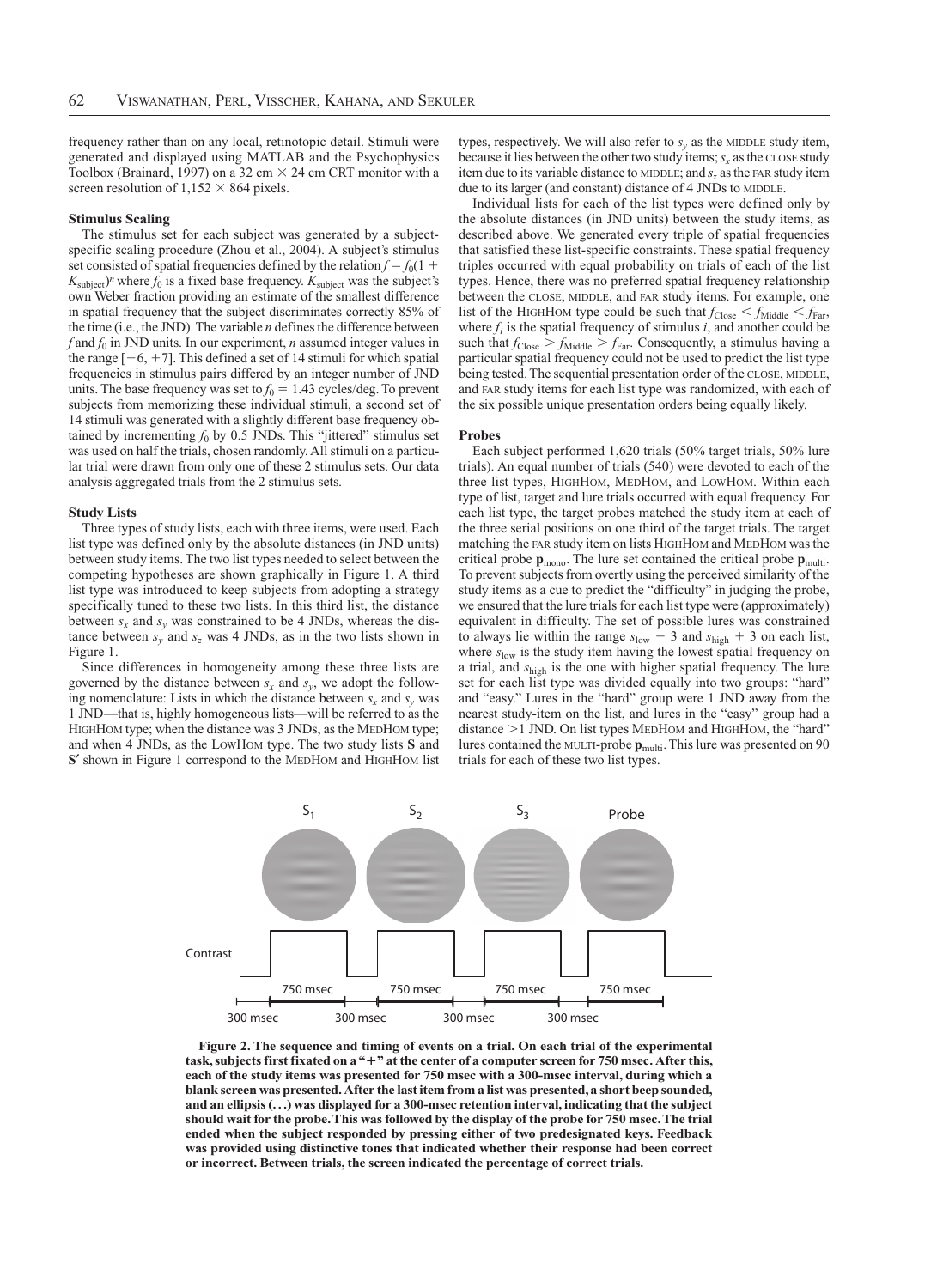The ordering of list types across trials was randomized, and an approximately equal number of trials was presented for each type in each session of the five that comprised the experiment.

#### **Subjects**

Ten subjects (3 male, 7 female) recruited from the Brandeis University student population participated in the experiment. All subjects were paid and were between 18 and 23 years old (mean, 20 years). The experiment comprised five sessions of about 50 min each. Successive sessions were separated by at least 3 h; all sessions were completed within 2 weeks.

## **Procedure**

Before the first experimental session, subjects underwent a vision screening that ensured that their Snellen acuity was normal or corrected-to-normal. After this screening, each subject's Weber fraction for spatial frequency was estimated using an adaptive psychophysical procedure (Watson & Pelli, 1983). Figure 2 summarizes the sequence and timing of events on a trial in the main experiment. Trials were self-paced, with subjects pressing a key to start a trial. Subjects received 30 practice trials prior to each session, and were instructed to be accurate and quick with their responses.

### **Results**

Figure 3 shows the mean  $P(YES)$  values with the MULTIprobe  $p_{\text{multi}}$  and the MONO-probe  $p_{\text{mono}}$ , on MEDHOM and on HIGHHOM lists. For the probe  $p_{multi}$ , subjects were significantly less likely to respond YES on the HIGHHOM list [mean  $P(YES) = .57$ ] than on the MEDHOM list [mean  $P(YES) = .69$   $[t(9) = -4.99, p < .0001]$ . Furthermore, *P*(YES) for  $\mathbf{p}_{\text{mono}}$  on the HIGHHOM list [mean *P*(YES) = .52] was significantly lower than on the MEDHOM list [mean  $P(YES) = .57$ , although by a smaller amount  $\lceil t(9) \rceil$  $-3.29$ ,  $p < .01$ ]. Notably, only 1 subject failed to show both of these effects.

With increased list homogeneity, *P*(yes) values on both **p**<sub>multi</sub> and **p**<sub>mono</sub> were reduced. This rules out the possibility that the homogeneity effect arises solely from a change in the precision of representations in memory, as proposed



**Figure 3.** *P***(yes) values for pmulti (left bars) and pmono (right bars**) for list types **MEDHOM** (dark bars) and **HIGHHOM** (lighter **bars). Error bars are within-subjects standard errors of the means (Cousineau, 2005).**  $* p < .01$ .



**Figure 4.** *P***(yes) for target probes that match the close study item (left pair of bars) and for target probes that match the MIDDLE study item (right pair of bars). The target that matched the close study item produced** *P***(yes) values that were significantly greater**  on **HIGHHOM** lists ( $M = .77$ ) than on **MEDHOM** lists ( $M = .66$ )  $[t(9) = 8.69, p < .0001]$ . Similarly, the mean  $P(YES)$  value for the target matching the **MIDDLE** study item was significantly greater on **HIGHHOM** lists ( $M = .82$ ) than the corresponding value on **MEDHOM** lists  $(M = .66)$   $[t(9) = 9.40, p < .0001]$ . Error bars **are within-subjects standard errors of the means (Cousineau, 2005).**  $* p < .01$ .

by the memory precision hypothesis. This hypothesis predicted that the  $P(YES)$  value for  $\mathbf{p}_{multi}$  would be lower on the HIGHHom list as compared to the MEDHOM list (Equation 1), *and* that the *P*(YES) value for  $\mathbf{p}_{\text{mono}}$  would be equal or higher on the HIGHHOM list as compared to the MEDHOM list (Equation 2). The first of these two predictions is satisfied but the second is not. The data are, however, consistent with the predictions of the homogeneity computation hypothesis, as described in Equations 3A and 3B.

Both the memory precision and homogeneity computation hypotheses explicitly assume that the similarity of the probe to each of the study items plays no role in the origin of the homogeneity effect. If the probe's similarity to the study items were indeed entirely responsible for the homogeneity effect, then there should have been no difference in the  $P(YES)$  values for  $\mathbf{p}_{\text{multi}}$  and  $\mathbf{p}_{\text{mono}}$  between MEDHOM and HIGHHOM, as the similarity of these probes to each of the study items was equalized across MEDHOM and HighHom.

However, this prediction is clearly not true, as shown in Figure 3. To further confirm this reasoning, Figure 4 shows the *P*(YES) values for two probes whose similarity to the study items is *not* equalized across lists. Unlike **p**<sub>mono</sub> and **p**<sub>multi</sub>, the target that matched the CLOSE study item was more similar to MIDDLE on list HIGHHOM than on MEDHOM; and the target that matched the MIDDLE study item was more similar to close on list HighHom than on MEDHOM. Consistent with the predictions of the global matching models, the *P*(yes) values for both these probes is indeed higher on HIGHHOM as compared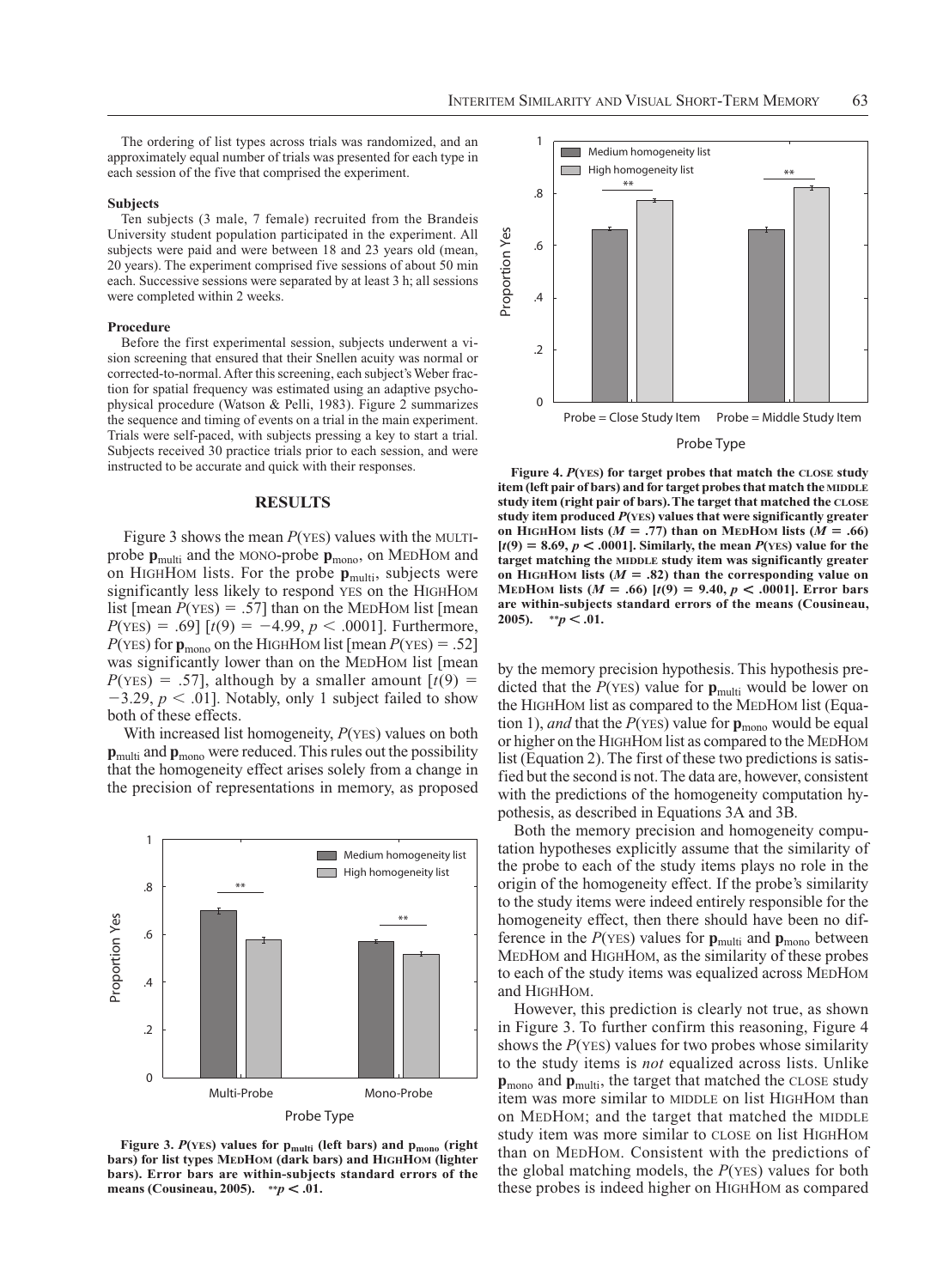to MEDHOM. These data show that the homogeneity effect cannot solely be due to the probe-item computations involved in evaluating the familiarity of the probe stimulus.

## **Discussion**

Our data provide evidence for the homogeneity computation hypothesis (Kahana & Sekuler, 2002; Nosofsky & Kantner, 2006); specifically, the data support the idea that a comparison process operates on the similarities of the study items, generating a signal that influences recognition judgments independently of the probe's similarity to the study items.

We must note one potential confound in the design of our experiment: On MEDHOM study lists, p<sub>multi</sub> lies between the CLOSE and MIDDLE study items, but on HIGHHOM study lists,  $\mathbf{p}_{multi}$  lies outside these two items (as shown in Figure 1). Even though  $p_{multi}$  has the same distance to the close, MIDDLE, and FAR study items on both lists, it might be that this difference in its location could have influenced subjects' judgments, perhaps because of what have been called "edge effects" (Braida et al., 1984). As the close and far study items define the boundaries ("edges") of the interval within which the spatial frequencies of all the study items lie on each trial, it is possible that there may have been differences in how subjects evaluated **p**<sub>multi</sub> on the MEDHOM and HIGHHOM lists. However, the confound caused by such "edge effects" can be ruled out as they do not account for the observed difference in *P*(yes) for the probe  $p_{\text{mono}}$  between the MEDHOM and HIGHHOM lists, as this probe matches the FAR study item that lies on the "edge" of both lists.

Note that on both lists,  $P(YES)$  values for lure  $p_{multi}$  are *higher* than those for target  $p_{\text{mono}}$ . This pattern is not an anomaly but is predicted by global matching models. Since **p**<sub>multi</sub> is very similar to multiple study items, the summation of these probe-item similarity values is predicted to produce a high *P*(yes) value. In contrast, even though **p**mono is a target with a high similarity value to the FAR study item, it is nonetheless dissimilar to the other study items, so the summation of probe-item similarity values would not produce an increased familiarity of the probe.

In conclusion, the homogeneity computation hypothesis suggests that recognition actually begins prior to the presentation of the probe, with the comparison of the study items. We propose that the homogeneity signal is computed during the encoding of the study items. When the first item of the sequence,  $s<sub>1</sub>$ , is seen, it is represented and held in memory. When the second item in the sequence,  $s_2$ , is presented, it is automatically compared with the memory representation of  $s<sub>1</sub>$  to produce a similarity signal, which is held in memory. When the third item, *s*3, is presented, it is automatically compared with the memory representations of  $s_1$  and  $s_2$ . The two resulting similarity signals are added to the first similarity signal, and the sum is scaled to produce a single value representing the study list's degree of "homogeneity." Note that with this process, the computation of the homogeneity signal would be completed with the presentation of the last study item. If this is indeed the case, the generation of the homogeneity signal would not depend strongly on the length of the delay between the presentation of the last study item and the probe. However, such a process imposes an additional memory requirement, that of maintaining the partially computed homogeneity signal until the final study item is presented. This value may be stored in memory buffers related to the monitoring of trial difficulty. It is remarkable that the homogeneity signal would be based on comparisons of this form. Since the number of interitem comparisons increases as a polynomial function of list length, assessing homogeneity could impose a greater computational burden than evaluating the familiarity of the probe.

#### **Author Note**

This research was supported by NIH Grants MH068404 and MH55687. We thank the anonymous reviewers and Heather Sternshein for valuable comments. Correspondence concerning this article should be addressed to S. Viswanathan, Department of Psychology, University of California, Santa Barbara, CA 93101 (e-mail: shiva@psych.ucsb.edu), or to R. Sekuler, Volen Center for Complex Systems, Brandeis University, Waltham, MA 02454 (e-mail: sekuler@brandeis.edu).

#### **References**

- BENNETT, P. J., & CORTESE, F. (1996). Masking of spatial frequency in visual memory depends on distal, not retinal, frequency. *Vision Research*, **36**, 233-238. doi:10.1016/0042-6989(95)00085-E
- Braida, L. D., Lim, J. S., Berliner, J. E., Durlach, N. I., Rabinowitz, W. M., & Purks, S. R. (1984). Intensity perception: XIII. Perceptual anchor model of context-coding. *Journal of the Acoustical Society of America*, **76**, 722-731. doi:10.1121/1.391258
- Brainard, D. H. (1997). The Psychophysics Toolbox. *Spatial Vision*, **10**, 433-436. doi:10.1163/156856897X00357
- Clark, S. E., & Gronlund, S. D. (1996). Global matching models of recognition memory: How the models match the data. *Psychonomic Bulletin & Review*, **3**, 37-60.
- Cousineau, D. (2005). Confidence intervals in within-subject designs: A simpler solution to Loftus and Masson's method. *Tutorial in Quantitative Methods for Psychology*, **1**, 42-45.
- Grill-Spector, K., Henson, R., & Martin, A. (2006). Repetition and the brain: Neural models of stimulus-specific effects. *Trends in Cognitive Science*, **10**, 14-23. doi:10.1016/j.tics.2005.11.006
- Huang, J., Kahana, M. J., & Sekuler, R. (2009). A task-irrelevant stimulus attribute affects perception and short-term memory. *Memory & Cognition*, **37**, 1088-1102.
- Kahana, M. J., & Sekuler, R. (2002). Recognizing spatial patterns: A noisy exemplar approach. *Vision Research*, **42**, 2177-2192. doi:10.1016/S0042-6989(02)00118-9
- Kahana, M. J., Zhou, F., Geller, A., & Sekuler, R. (2007). Lure similarity affects episodic recognition: Detailed tests of a noisy exemplar model. *Memory & Cognition*, **35**, 1222-1232.
- LAMBERTS, K., BROCKDORFF, N., & HEIT, E. (2003). Feature-sampling and random-walk models of individual-stimulus recognition. *Journal of Experimental Psychology: General*, **132**, 351-378. doi:10.1037/0096 -3445.132.3.351
- Magnussen, S. (2000). Low-level memory processes in vision. *Trends in Neurosciences*, **23**, 247-251. doi:10.1016/S0166-2236(00)01569-1
- Magnussen, S., Greenlee, M. W., Asplund, R., & Dyrnes, S. (1991). Stimulus-specific mechanisms of visual short-term memory. *Vision Research*, **31**, 1213-1219. doi:10.1016/0042-6989(91)90046-8
- Miller, E. K., & Desimone, R. (1994). Parallel neuronal mechanisms for short-term memory. *Science*, **263**, 520-522. doi:10.1126/science .8290960
- NOSOFSKY, R. M. (1991). Tests of an exemplar model for relating perceptual classification and recognition memory. *Journal of Experi-*